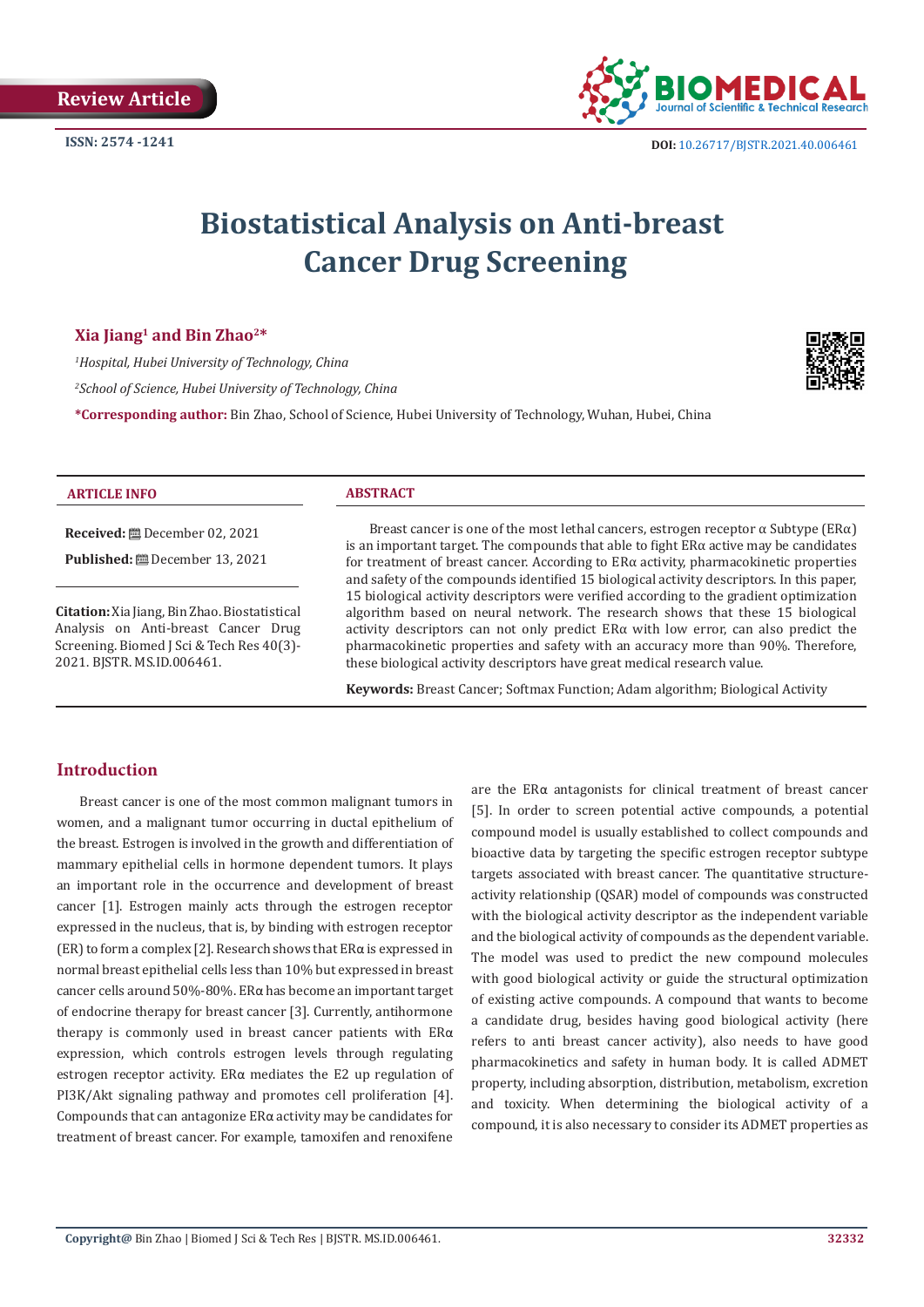a comprehensive consideration. In this paper, the coupling degree between bioactivity descriptor and ER activity is verified by BP neural network. After determining that the screened bioactivity descriptors can indeed affect ERα activity to a great extent, the ADMET property of bioactivity descriptors is further verified.

## **Overview of BP Neural Network**



**Figure 1:** Basic structure diagram of BP neural network.

Artificial neural network is widely used in pattern recognition, function approximation and so on. BP neural network is a multilayer feedforward network simulating human brain. It has good adaptability and training ability, belongs to nonlinear dynamic system, and including two processes: forward propagation of information and back propagation of error. BP neural network consists of three parts: input layer, hidden layer and output layer. The input layer receives the input information, and then transmits the information to the hidden layer. The hidden layer analyzes and processes the data. Finally outputs acceptable information through the output layer. This information is continuously corrected through the reverse propagation of error, which can make full use of the coupling between data. BP neural network shows excellent accuracy in many fields. Therefore, this paper selects neural network as the main prediction method. Whether it is regression network or prediction network, the setting of the hidden layer and the number of hidden nodes of the network is very important. Too few hidden layers and hidden nodes will lead to less data information that the neural network can process, resulting in low prediction accuracy, and too many hidden layers will lead to overfitting of the model. There is no general calculation formula for the setting of the optimal number of hidden nodes. It is more based on the empirical formula or changing the number of hidden nodes

to continuously train the model to find the number of hidden nodes with the smallest error [6-8]. Basic structure diagram of BP neural network is shown in Figure 1. The activation function of BP neural network usually uses softmax function to give corresponding weight to each node and transfer information between nodes in the network. In addition, there is an offset weight in the propagation of each layer of network, which is an additional constant of SoftMax function. In the model training, the gradient optimization algorithm (Adam algorithm) is used to optimize the model to obtain the best results [9].

$$
S_i = \frac{e^i}{\sum_j e^j}
$$

Its operating principle is shown in Figure 2.



**Figure 2:** Principle of Softmax function.

Adam Algorithm:

Initialize  $1^{st}$ ,  $2^{nd}$  moment vector and timestep:

$$
m_0.v_0.t \leftarrow 0
$$

do while:

$$
t \leftarrow t+1
$$

Computing the gradient:

$$
g_r \leftarrow \nabla_{\theta} f(\theta_{t-1})
$$

Update biased first moment estimate:

$$
m_{t} \leftarrow \beta_1 * m_{t-1} + (1 - \beta_1) * g_{t}
$$

Update biased second moment estimate:

$$
v_t \leftarrow \beta_2 * v_{t-1} + (1 + \beta_2) * g_t^2
$$

Compute bias-corrected first moment estimate:

$$
m_t \leftarrow \frac{m_t}{(1 - (\beta_1)^t)}
$$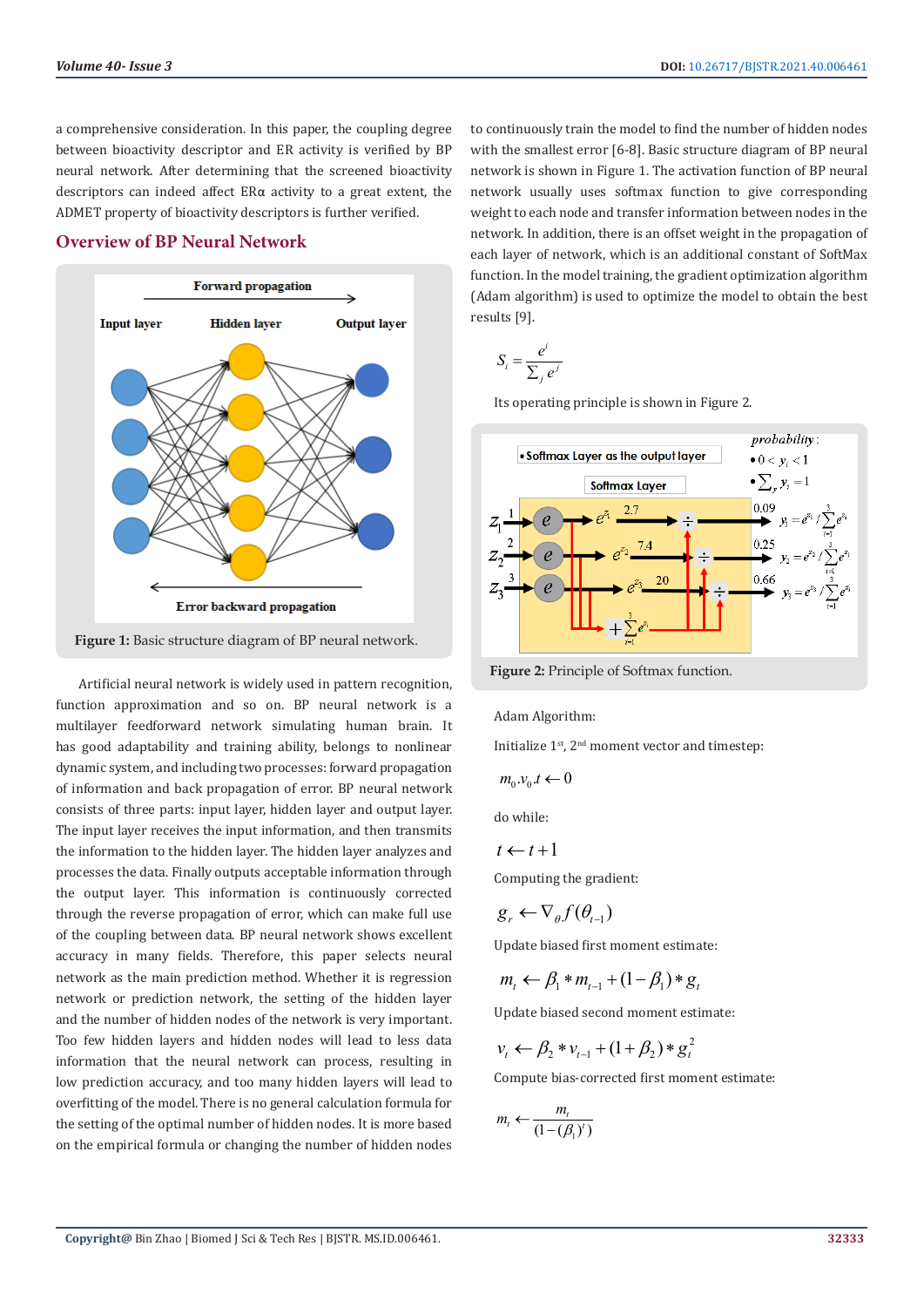Compute bias-corrected second moment estimate:

$$
\hat{v}_t \leftarrow \frac{v_t}{(1 - (\beta_2)^t)}
$$

Update parameters:

$$
\theta_{t} \leftarrow \theta_{t-1} - \alpha^* \frac{\hat{m}_t}{\sqrt{\hat{v}_t + \varepsilon}}
$$

Where  $\alpha$  is the step length,  $\beta_1$ ;  $\beta_2 \in [0,1]$  is the momen estimation of exponential decay rate, and f(θ) is the random objective function of parameter θ. Adam algorithm will be used to optimize the parameters of BP neural network in order to accelerate convergence and improve accuracy. The model is:

- **Step 1:** Initialize the network weight and bias, give each network connection weight a small random number, and each neuron with a bias will also be initialized to a random number.
- **Step 2:** Forward propagation. Input a training sample, and then calculate the output of each neuron. The calculation method of each neuron is the same, which is obtained by the linear combination of its inputs.
- **Step 3:** The gradient descent method is used to calculate the error and carry out back propagation. The weight gradient of each layer is equal to the input of the connection of the previous layer multiplied by the weight of the layer and the reverse output of the connection of the next layer.
- **Step 4:** The weight gradient in the third step is used to adjust the network weight and neural network bias.
- **Step 5:** Back propagation, Adam algorithm is used to accelerate the weight adjustment, initialize the moment vector and exponential weighted infinite norm to 0, update the parameters through vector operation, and iterate in t time from step size to 1. Sort errors and return.
- **Step 6:** At the end of judgment, for each sample, judge if the error is less than the threshold set by us or has reached the number of iterations. We'll finish training, otherwise, return step 2.

#### **Data Description and Preprocessing**

 In this paper, the bioactivity description data set is used to verify the ERα activity and ADMET properties respectively. The description dataset contains 729 biological activity descriptors of 1974 compounds. Because the data dimension is too large and contains a large number of repetitions and useless variables, this paper selects 15 most representative biological activity descriptors from the 729 biological activity descriptors of 1974 compounds. Firstly, low variance filtering is used to delete the biological activity descriptors with low information, then considering the correlation and independence between variables, Lasso regression is used to select these variables, and finally considering the coupling degree between variables and ERα activity. The final 15 most representative biological activity descriptors are obtained. The specific steps are as follows:

**Step 1:** Because the variance of variable can reflect the degree of dispersion, the variable with small variance contains little information, which cannot provide key and useful information for the construction of the model. Therefore, for 729 biological activity descriptors of 1974 compounds, the variance of 729 variables is calculated and arranged from large to small.

**Step 2:** After cleaning the biological activity descriptors with low information or no information, use the remaining molecular descriptors to further process the repeated information of the data, so as to make the data relatively independent. In this paper, Lasso feature selection method is used to propose a variable from two variables with strong correlation to eliminate duplicate information. The essence of lasso feature selection method is to seek the sparse expression of the model and compress the coefficients of some features to 0, so as to achieve the purpose of feature selection. The parameter estimation of lasso feature selection method is as follows:

$$
\hat{\gamma} = \arg \min_{\gamma}^{2} ||y - \sum_{i=1}^{p} x_{i} y_{i}||^{2} + \lambda \sum_{i=1}^{p} |\gamma_{i}|
$$

 $\lambda$  is a nonnegative regular parameter, which represents the complexity of the model. The greater its value, the greater the penalty of the linear model,  $\lambda$  Determined by cross validation.

**Step 3:** Spearman rank correlation coefficient is a nonparametric index to measure the dependence of two variables, which can reflect the coupling degree between variables. This paper uses Spearman rank correlation coefficient to obtain the final 15 representative biological activity descriptors.

Three screening processes by Figure 3 shows, in step 1, 217 biological activity descriptors with variance greater than 1.3 were left. In step 2, 101 bioactivity descriptors were retained by lasso feature selection. In step 3, 101 biological activity descriptors are sorted according to Spearman rank correlation coefficient, leaving the most representative 15 biological activity descriptors. The final screening results are shown in Table 1. ADMET properties are composed of five aspects: absorption, distribution, metabolism, excretion and toxicity. The corresponding values are provided in the form of two classifications, '1' represents good or yes, and '0' represents poor or no. Comparison table of ADMET properties are shown in Table 2.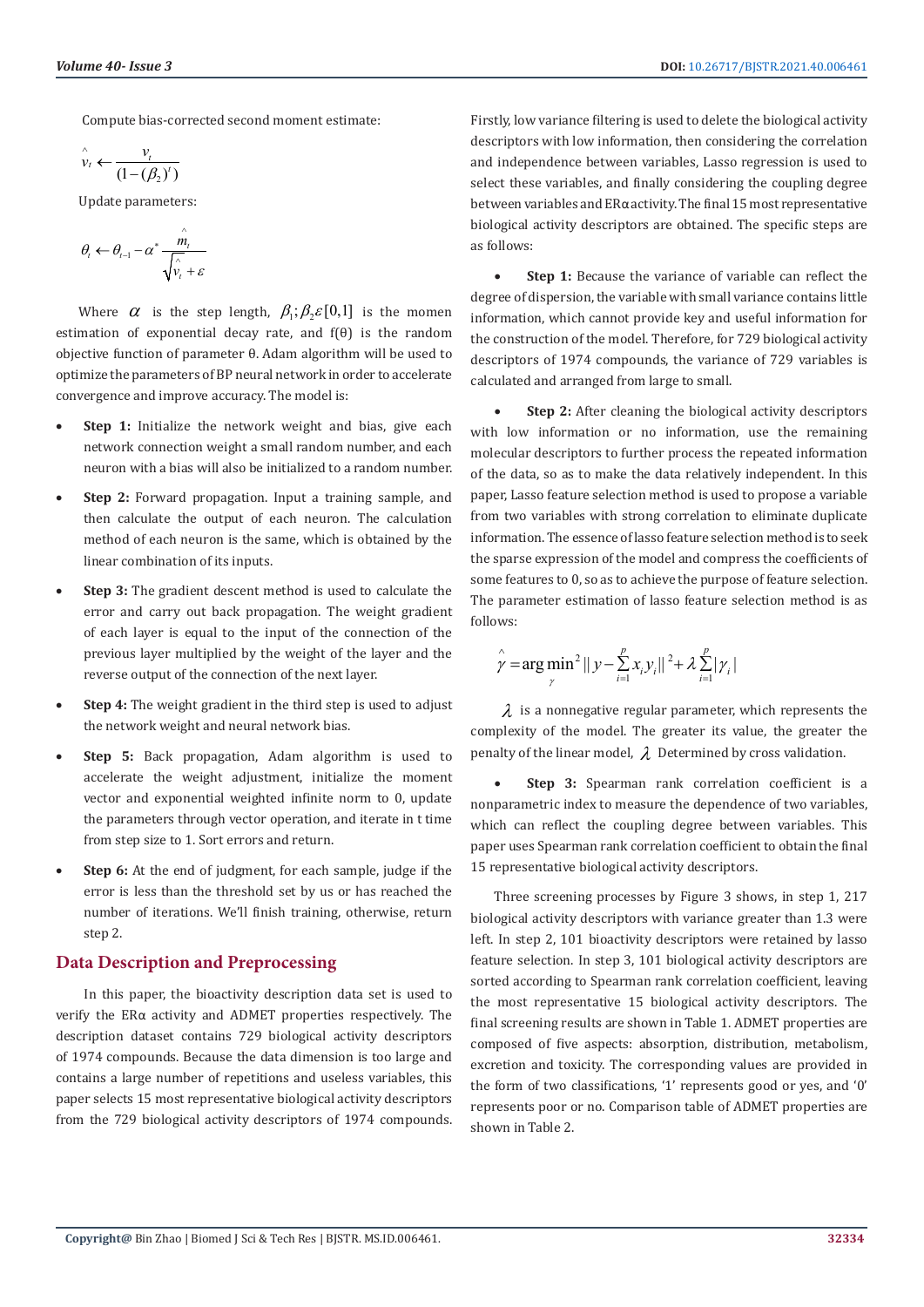

**Figure 3:** Principle of Softmax function.

|  |  | Table 1: Comparison table of biological activity descriptor. |  |  |  |  |
|--|--|--------------------------------------------------------------|--|--|--|--|

| Variable                       | <b>Variable Interpretation</b>                                           |  |  |  |
|--------------------------------|--------------------------------------------------------------------------|--|--|--|
| MDEC-23                        | Molecular distance edge between all secondary and<br>tertiary nitrogens. |  |  |  |
| Maxs OH                        | Maximum atom-type E-State: -OH.                                          |  |  |  |
| BCUTp1h                        | nlow highest polarizability weighted BCUTS.                              |  |  |  |
| C2SP2                          | Doubly bound carbon bound to two other carbons.                          |  |  |  |
| MDEC22                         | Molecular distance edge between all secondary carbons.                   |  |  |  |
| Crippen<br>LogP                | Crippen's LogP.                                                          |  |  |  |
| C1SP2                          | Doubly hound carbon bound to one other carbon.                           |  |  |  |
| SP7                            | Simple path, order 7.                                                    |  |  |  |
| ATS <sub>p5</sub>              | ATS autocorrelation descriptor, weighted by polarizability.              |  |  |  |
| SP <sub>2</sub>                | Simple path, order 2.                                                    |  |  |  |
| C <sub>3</sub> SP <sub>2</sub> | Doubly bound carbon bound to three other carbons.                        |  |  |  |
| S <sub>S</sub> OH              | Sum of atom-type E-State: -OH.                                           |  |  |  |
| <b>SHaaCH</b>                  | Sum of atom-type H E-State: CH.                                          |  |  |  |
| mindO                          | Minimum atom-type E-State: =0.                                           |  |  |  |
| SaaN                           | Sum of atom-type E-State: N.                                             |  |  |  |

| Volume 40- Issue 3 | DOI: 10.26717/BJSTR.2021.40.006461<br>the contract of the contract of the contract of the contract of the contract of the contract of the contract of |
|--------------------|-------------------------------------------------------------------------------------------------------------------------------------------------------|
|                    |                                                                                                                                                       |

| Variable          | <b>Describe</b>                                    |
|-------------------|----------------------------------------------------|
| Caco <sub>2</sub> | Permeability of small intestinal epithelial cells. |
| CYP3A4            | Metabolize.                                        |
| hERG              | Cardiotoxic.                                       |
| <b>HOB</b>        | Oral bioavailability.                              |
| ΜN                | Genotoxic.                                         |

#### **Table 2:** Comparison table of ADMET properties.

# **Model Training and Prediction**

In order to avoid over fitting and improve the generalization ability of the model [10], we cut the remaining 15 bioactivity descriptors into 80% of the training set and 20% of the test set. Considering the coupling and the nonlinear relationship between the data, the neural network is used for training and prediction, the training set is used to set the model parameters, and the test set is used to calculate the default accuracy and verify the rationality of the model. When training the model, we should also consider the convergence speed of the model. Neural network is a complex structure with large amount of calculation. When there are too many input variables in the input layer and the amount of data is too large, gradient optimization algorithm is usually used to accelerate the convergence speed of neural network. Adam algorithm is used for model optimization in this paper. The results are as follows:



**Figure 4:** The predict of Adam-BPNNet.

As can be seen from Figure 4, The red line is the logarithm of ERα, the blue line is the regression prediction result of neural network with one hidden layer, and the black line is the regression prediction result of neural network with two hidden layers. Among them, when the hidden layer is 1, the mean square error of prediction is 0.696, and when the hidden layer is 2, the mean square error of prediction is 0.759.Obviously, when the hidden layer is 1, the regression prediction result is more accurate, and the good prediction accuracy shows that the ERα activity can be controlled by controlling the 15 biological activity descriptors selected in this paper, so that we can inhibit the ERα activity. In order to ensure that the selected bioactivity descriptors have good medical properties, the ADMET properties of these 15 bioactivity descriptors were verified. The commonly used machine learning methods are used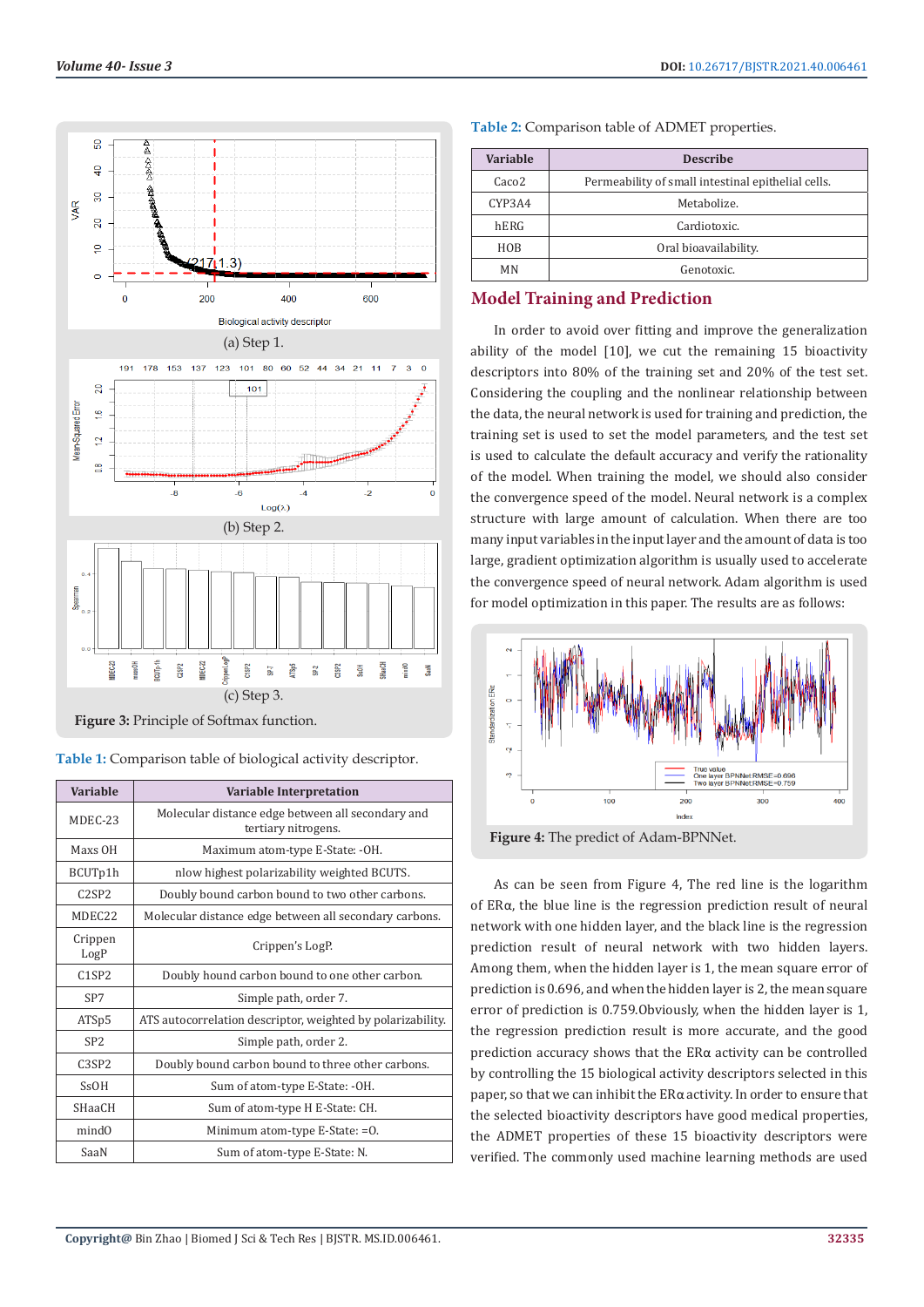for multiple prediction to eliminate contingency. ROC curve shown in Figure 5. It can be seen from Table 3 that the three models show very high prediction accuracy, among which xgboost performs best. The three models show that CYP3A4 is highly coupled with 15 biological activity descriptors, HOB is the lowest coupled with one biological activity descriptor, but the prediction accuracy also reaches 0.895. This shows that the 15 biological activity descriptors selected in this paper can not only reflect ERα activity to a great extent, It can also reflect good ADMET properties.



**Figure 5:** ROC curve of each classification method.

**Table 3:** Comparison table of AUC values of different classification models.

| <b>Classifier</b> | <b>AUC</b>                    |
|-------------------|-------------------------------|
|                   | Caco <sub>2</sub> : 0.948     |
|                   | CYP3A4: 0.986                 |
| XG Boost          | hERG: 0.952                   |
|                   | HOB: 0.895                    |
|                   | MN: 0.959                     |
|                   | Caco <sub>2</sub> : 0.927     |
|                   | CYP3A4: 0.980                 |
| <b>GBM</b>        | hERG: 0.942                   |
|                   | HOB: 0.875                    |
|                   | MN: 0.909                     |
|                   | $Caco$ <sub>2</sub> : $0.908$ |
|                   | CYP3A4: 0.967                 |
| Adam-BPN Net      | hERG: 0.892                   |
|                   | HOB: 0.845                    |
|                   | MN: 0.884                     |

# **Conclusion**

The results show that the 15 biological activity descriptors selected in this paper can predict ERα activity with a low mean square error of 0.676, which indicates that there is a high coupling between them. In addition, they can also reflect the properties of ADMET at an average level of 0.948, so they have good medical value. The development of anti-breast cancer drugs is a complex and long process. In this process, it is necessary to test the effects of drugs containing various biological components on target cells. If all the combined drugs are tested, it will be a long process. In order to improve the development cycle and cost of anti-breast cancer drugs, we can consider using these bioactive descriptors to synthesize breast cancer resistant compounds. Because the experimental data are limited, the influence of these 15 bioactive descriptors on the activity of other target cells is not considered. Therefore, the bioactive descriptors selected in this paper have limitations in the effect of breast cancer. Furthermore, lasso feature selection method is used to screen bioactivity descriptors, which may omit some important bioactivity descriptors. When the synthetic breast cancer drugs are synthesized, the best value or range of bioactive descriptors can further reduce the development cost and development cycle of anti-breast cancer drugs. Therefore, in this paper, we can further study the best values of various bioactive descriptors. At the same time, we also hope that the variable screening method and validation method can be applied to more biopharmaceutical processes.

# **Conflict of Interest**

We have no conflict of interests to disclose, and the manuscript has been read and approved by all named authors.